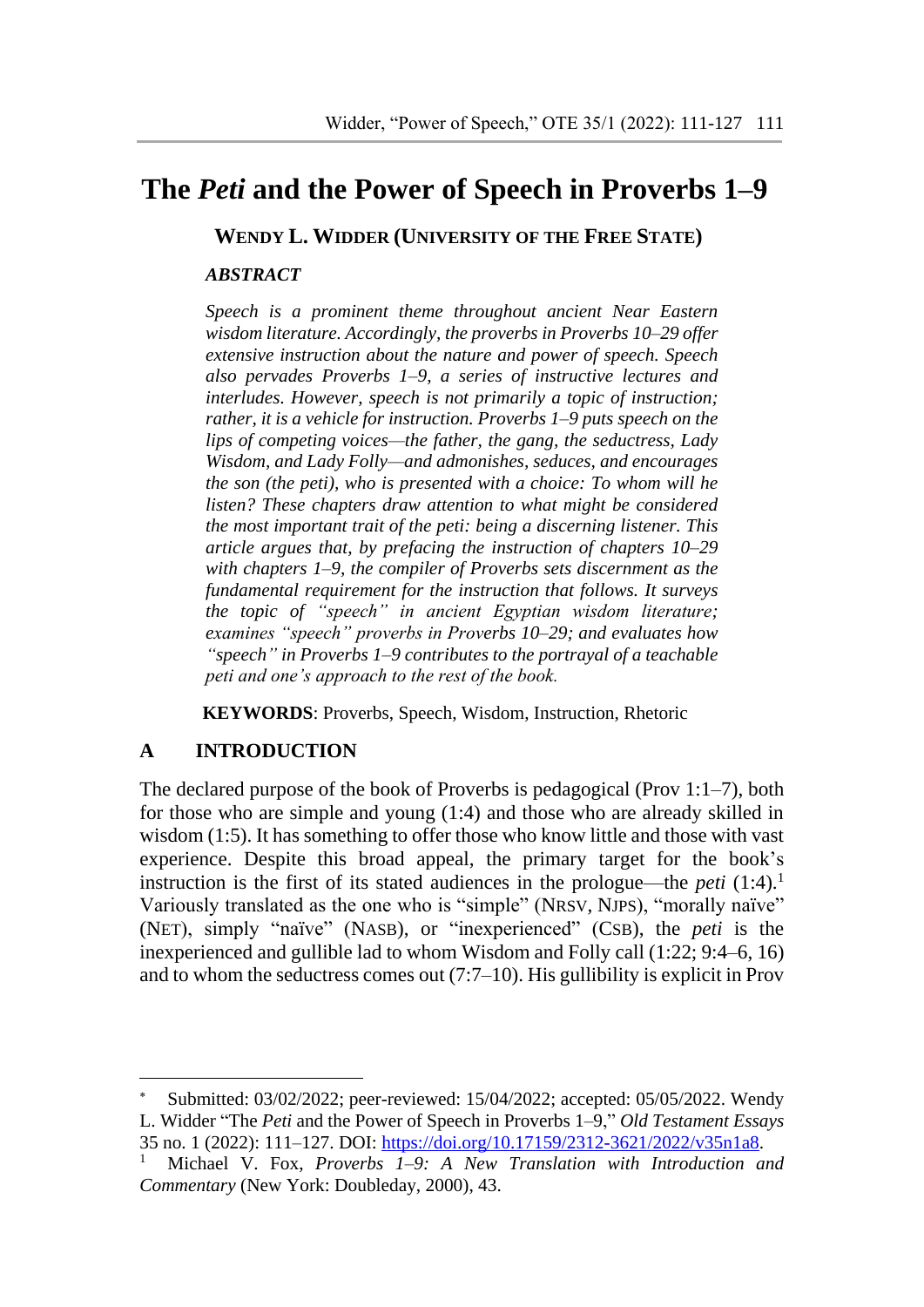1

 $14:15$ <sup>2</sup> but he is also considered teachable.<sup>3</sup> His failure to learn is the topic of Prov 1:22. <sup>4</sup> Outside the book of Proverbs, the *peti*'s inexperience alone does not make him culpable.<sup>5</sup> However, the book of Proverbs "tends to interpret any intellectual flaw as tantamount to a moral one,"<sup>6</sup> so the entire book is devoted to persuading the *peti* to choose wisdom.<sup>7</sup>

The book emphasizes and even pursues this goal by its use of the prominent wisdom theme of speech. Like their ancient Near Eastern counterparts, the proverbs in chapters 10–29 offer a great deal of instruction about the nature and power of speech.<sup>8</sup> R. Murphy even suggests that "speech is perhaps the truest indication whether one is wise or foolish."<sup>9</sup>

The notion of speech is also pervasive in Proverbs 1–9, which comprises a series of lectures and interludes. As G. Pemberton observes, "Outside of the

<sup>&</sup>lt;sup>2</sup> "The simple one [*peti*] believes everything, but the prudent man considers his steps" (Prov 14:15).

<sup>3</sup> "Strike a scoffer, and the simple one [*peti*] will learn prudence; correct an intelligent man, and he will gain knowledge" (Prov 19:25).

<sup>4</sup> "How long, O simple ones [*petayim*], will you love being simple [*peti*]? How long will scoffers delight in their scoffing and fools hate knowledge?" (Prov 1:22, NRSV).

<sup>5</sup> See, e.g., Ps 116:6, where God watches over the simple, and compare Pss 19:8; 119:30; Ezek 45:20; Hos 7:11 (Fox, *Proverbs 1–9*, 43).

<sup>6</sup> Fox, *Proverbs 1–9*, 43. Waltke similarly notes of the word *peti*, "Its *malo partem*  sense in Proverbs must be carefully distinguished from its *bono partem* sense in Psalms." Bruce K. Waltke, *The Book of Proverbs: Chapters 1*–*15* (Grand Rapids: Eerdmans, 2004), 111.

<sup>&</sup>lt;sup>7</sup> Roland E. Murphy more specifically says the concern of chapters  $1-9$  "is to persuade the reader to the path of wisdom/justice." *The Tree of Life: An Exploration of Biblical Wisdom Literature*, 3rd ed. (Grand Rapids: Eerdmans, 2002), 19.

In his study of metaphor in the Solomonic and Hezekian collections (Prov 10:1–22:16; 25:1–29:17), William Brown says chapters 1–9 "provide a meta-narrative for the book as a whole," calling it "a meta-narrative of moral formation [that] begins with the figure of the son—the cipher for the reader—addressed by his father (1.8–19), and … concludes with a male adult having married an economically productive woman, wisdom incarnated within the household (31.11, 23, 28)." Within the framework of chapters 1–9 and culminating in the banquet scene of chapter 9, food serves as a metaphor for the nourishing, life-giving nature of the sayings and instructions that follow. His analysis, therefore, focuses on the absorption of instruction through the mouth; mine will highlight the need to take it in through the ears. William P. Brown, "The Didactic Power of Metaphor in the Aphoristic Sayings of Proverbs," *JSOT* 29.2 (2004): 137–38. [https://doi.org/10.1177/030908920402900202](https://doi.org/10.1177%2F030908920402900202)

<sup>8</sup> William McKane estimates that 19 percent of the sentences in chapters 10–30 are concerned with the functions of language and the objectives of discourse. "Functions of Language and Objectives of Discourse according to Proverbs 10–30," in *La Sagesse de l'Ancien Testament* (ed. M. Gilbert, Leuven: University Press, 1979), 167.

<sup>9</sup> Roland E. Murphy, *Proverbs* (Nashville: Thomas Nelson, 1998), 259.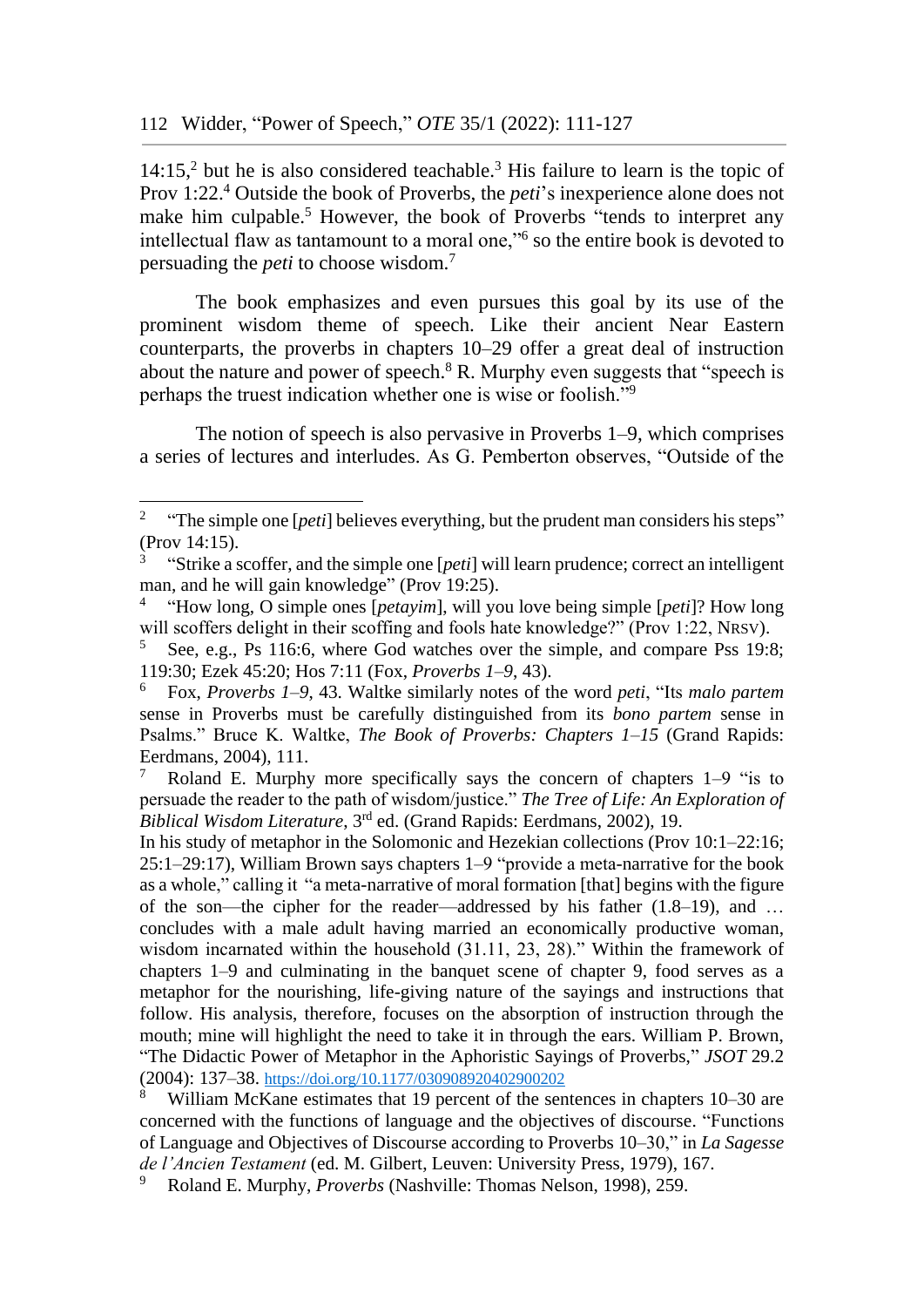prologue, only two texts [Prov 3:13–20; 6:6–19] do not consist of a father-son lecture or a speech citation," and even among these are references to "crooked speech" (6:12) and a "lying tongue" (6:17).<sup>10</sup>

However, in these early chapters, speech itself is not primarily a *topic* of instruction. Rather, it functions as a *vehicle* for the instruction. Proverbs 1–9 puts speech on the lips of competing voices—the father, the gang, the seductress, Lady Wisdom, and Lady Folly—and through these voices, the son (and the *peti*) is admonished, seduced, encouraged, and ultimately presented with a choice: To whom will he listen? Whose voice will he follow? The interplay of speeches and speakers in these opening chapters draws attention to what might be considered the most important trait of the "simple person," the *peti*: he must be a discerning listener. If he is to become wise, he must evaluate the voices he hears and choose carefully. By prefacing the instruction of chapters 10–29 with chapters 1–9, the compiler of Proverbs sets astute listening as the fundamental requirement for all the instruction that follows. $11$ 

In support of this thesis, this article begins with an overview of "speech" as a topic in ancient Egyptian wisdom literature.<sup>12</sup> It then examines the "speech" proverbs in Proverbs 10–29, noting an emphasis on the direct effect speech can have on others, for good or for ill. Finally, it evaluates what the usage of speech in Proverbs 1–9 contributes to the portrayal of a teachable *peti* and how this portrayal affects one's approach to the rest of the book.

<sup>&</sup>lt;sup>10</sup> Pemberton's identification of "texts" within Prov 1–9 follows the widely accepted view that there are ten lectures from the father to the son and five other "texts," commonly called "interludes." See further below. Glenn D. Pemberton, "The Rhetoric of the Father in Proverbs 1–9," *JSOT* 30.1 (2005): 64, [https://doi.org/10.1177/0309089205057782.](https://doi.org/10.1177/0309089205057782) Pemberton's analysis of Prov 1–9 proposes a tripartite arrangement of the lectures based on the verbs of appeal used in each.<br> $11 \text{ T}$ 

The structure and compositional history of Proverbs have been much discussed. The details of these arguments are not relevant to the study here, insofar as scholars agree that chapters 1–9 are distinct from chapters 10–29 (and 30–31). The order and manner in which these sections developed do not affect the argument here, which considers part of the role chapters 1–9 play in the structure of the book as preserved in the Hebrew Bible. For further discussion of the compositional history of Proverbs, see Michael V. Fox's "Essay 5. The Growth of Wisdom," in Fox, *Proverbs 10–31: A New Translation with Introduction and Commentary* (New Haven: Yale University Press, 2009), 923– 33; Waltke, *Book of Proverbs: Chapters 1*–*15*, 31–37; Duane A. Garrett, *Proverbs, Ecclesiastes, Song of Songs* (Nashville: Broadman, 1993), 39–46.

<sup>&</sup>lt;sup>12</sup> The theme is also evident in Mesopotamian sources (see further note 32), but this article limits itself to Egyptian sources because of the closer and ongoing contact between Egypt and Israel throughout Israel's history. Additionally, I have excluded demotic texts because "the transmission of classical books to Hebrew becomes very unlikely" in this later period (Fox, *Proverbs 1–9*, 19).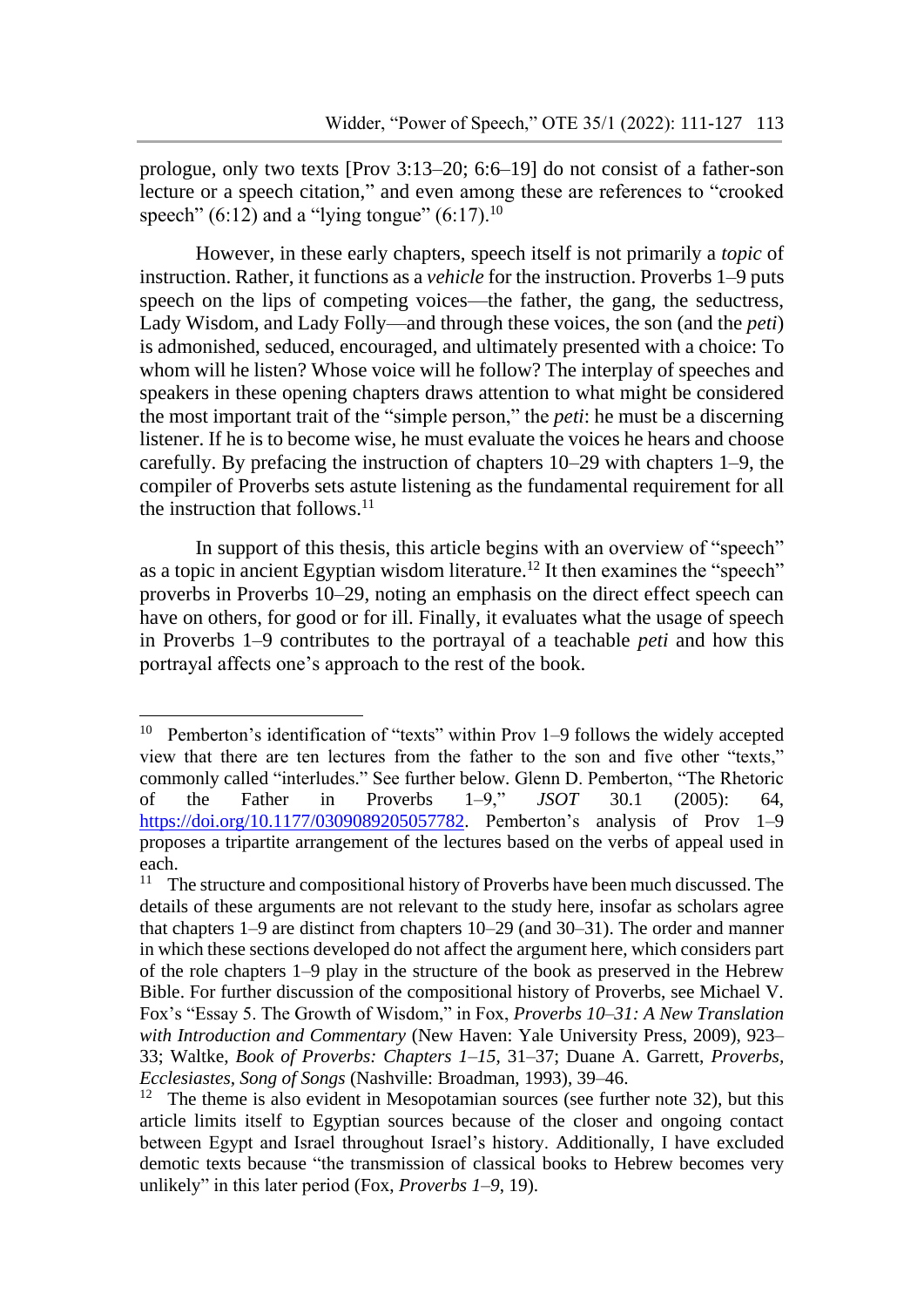# **B SPEECH IN EGYPTIAN WISDOM LITERATURE**

The topic of speech is a well-traversed path in centuries of Egyptian wisdom literature. Three major works characterize the perspective of Egyptian wisdom about speech: Ptahhotep in the Old Kingdom, "The Eloquent Peasant" in the Middle Kingdom, and the instruction of Amenemope in the New Kingdom.<sup>13</sup> In what follows, I offer examples from each of these major works and also from several lesser writings.

# **1 The Old Kingdom and First Intermediate Period**

## *1a Ptahhotep*

1

Ptahhotep is the oldest of the major wisdom books, and in it, vizier Ptahhotep instructs his successor about how to prosper. The collection consists of thirtyseven maxims, a prologue, and an epilogue. Each maxim develops a theme and ranges from four to twelve sentences or clauses. In some instances, a theme carries through a consecutive series of maxims or recurs in other maxims of the collection. The importance of speech in Ptahhotep's instructions is obvious, pervading at least half of the thirty-seven maxims. <sup>14</sup> Two examples are below (maxims 3 and 24):

> Maxim 3 If you meet a disputant in action Who is your equal, on your level, You will make your worth exceed his by silence, While he is speaking evilly, There will be much talk by the hearers, Your name will be good in the mind of the magistrates.<sup>15</sup> Maxim 24 If you are a man of worth Who sits in his master's council, Concentrate on excellence, Your silence is better than chatter. Speak when you know you have a solution, It is the skilled who should speak in council; Speaking is harder than all other work, He who understands it makes it serve.<sup>16</sup>

<sup>13</sup> Dating for all Egyptian texts cited is that of Miriam Lichtheim, *Ancient Egyptian Literature*, 3 vols. (Berkeley: University of California, 1973–1980).

<sup>&</sup>lt;sup>14</sup> Direct or indirect references to speech are included in maxims  $1-4$ ,  $7-10$ ,  $12$ ,  $14-$ 15, 17, 23–26, 28–29, and 33.

<sup>15</sup> Lichtheim, *Ancient Egyptian Literature,* vol. 1: *The Old and Middle Kingdoms*  (Berkeley: University of California, 1973), 64.

<sup>16</sup> Lichtheim, *The Old and Middle Kingdoms*, 70.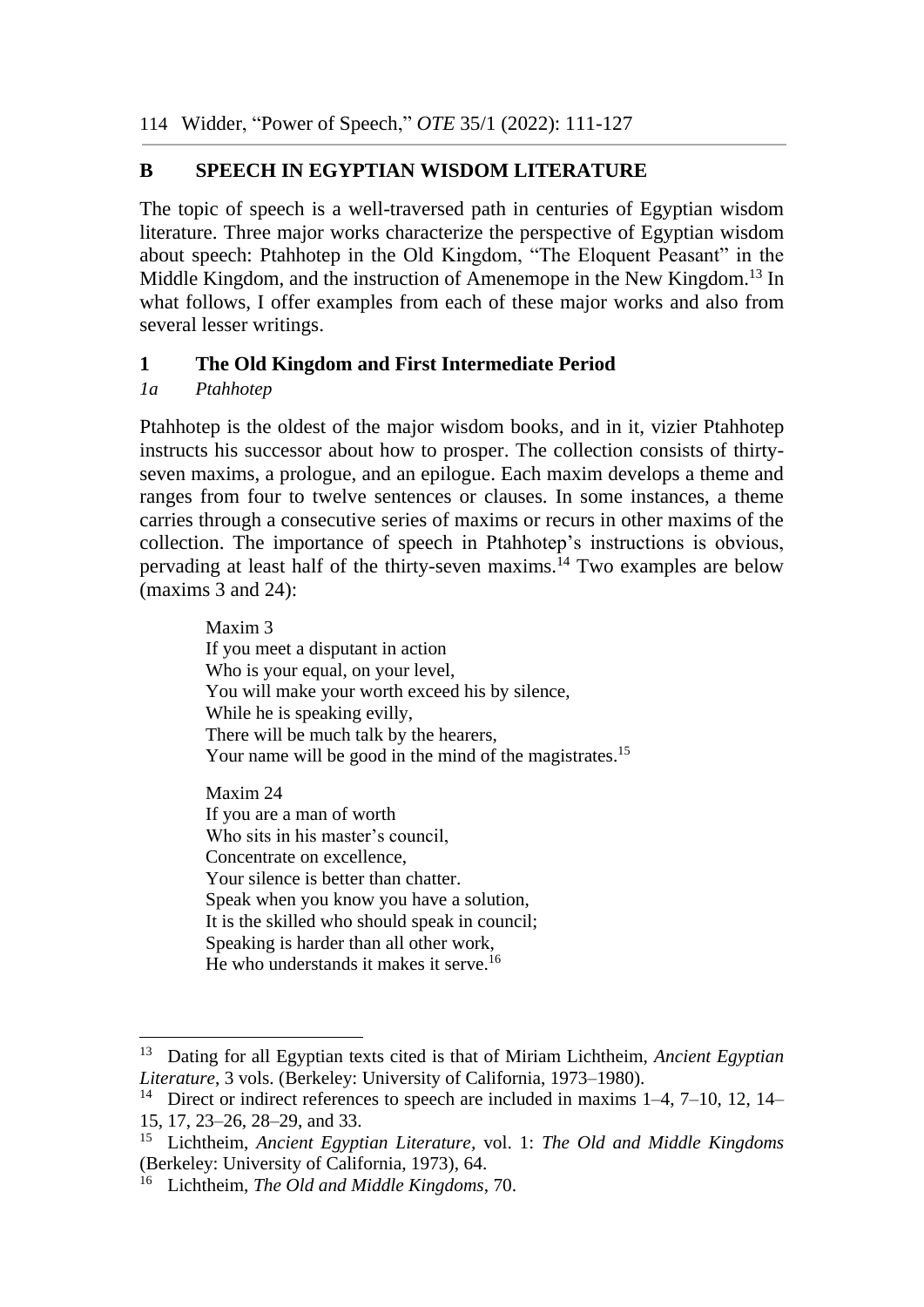### *1b Kagemni and Merikare*

The Old Kingdom instructions addressed to Kagemni by his father the vizier are fragmentary. The sage's name is unknown (though undoubtedly included in the lost beginning of the text), but the epilogue reports that "the vizier had his children summoned" and directed them to heed "all that is written in this book."<sup>17</sup> In his instructions, the sage praises silence and controlled speech:

> The respectful man prospers, Praised is the modest one, The tent is open to the silent, The seat of the quiet is spacious. Do not chatter! Knives are sharp against the blunderer, Without hurry except when he faults.<sup>18</sup>

The First Intermediate Period instructions addressed to Merikare by his father, the king, may well have been written by Merikare himself to honor his deceased father<sup>19</sup> and serve as "a treatise on kingship."<sup>20</sup> In it, Merikare declares the power of speech:

> (25) The hothead is an inciter of citizens, He creates factions among the young; If you find that citizens adhere to him, Denounce him before the councillors, Suppress [him], he is a rebel, The talker is a troublemaker for the city. Curb the multitude, suppress its heat . . . If you are skilled in speech, you will win, The tongue is [a king's] sword; Speaking is stronger than all fighting, The skillful is not overcome.<sup>21</sup>

# **2 The Middle Kingdom**

1

In the Middle Kingdom tale of "The Eloquent Peasant," the speeches of a peasant seeking justice from the king so entertain the monarch that he orders his magistrate to goad the peasant on, just to keep him talking. In a series of nine petitions, the poor man pleads for help after being robbed. Lichtheim summarizes,

<sup>17</sup> Lichtheim, *The Old and Middle Kingdoms*, 60.

<sup>18</sup> Lichtheim, *The Old and Middle Kingdoms*, 59.

<sup>19</sup> Kenton L. Sparks, *Ancient Texts for the Study of the Hebrew Bible: A Guide to the Background Literature* (Peabody, MA: Hendrickson, 2005), 67.

<sup>20</sup> Lichtheim, *The Old and Middle Kingdoms*, 99.

<sup>21</sup> Lichtheim, *The Old and Middle Kingdoms*, 99.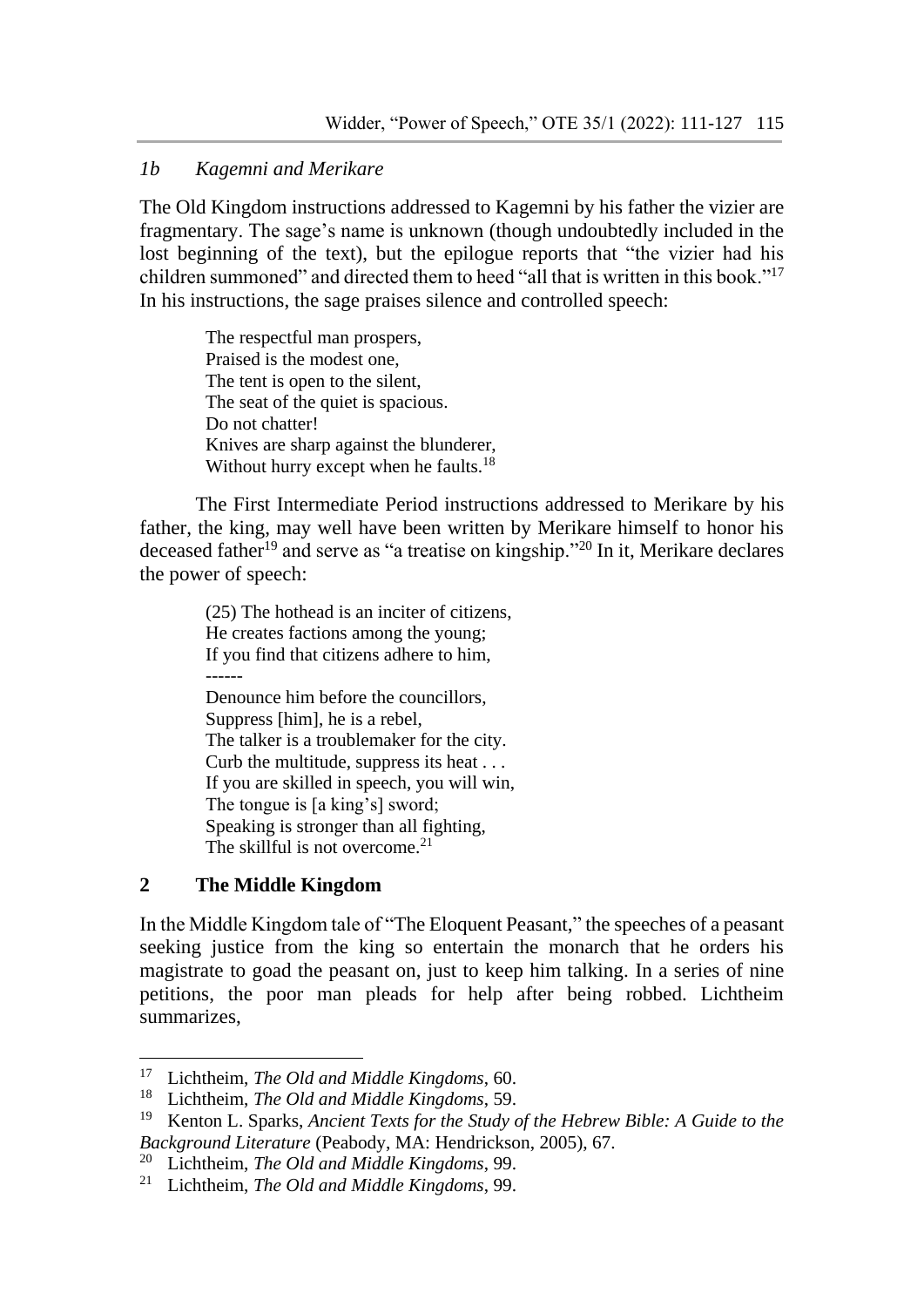The tension between the studied silence of the magistrate and the increasingly despairing speeches of the peasant is the operative principle that moves the action forward. And the mixture of seriousness and irony, the intertwining of a plea for justice with a demonstration of the value of rhetoric, is the very essence of the work.<sup>22</sup>

While the lengthy story does not explicitly advocate the value of speech, the story itself embodies the success fine speech brings and the admirable quality of skilled rhetoric. Lichtheim calls it "a parable on the utility of fine speech."<sup>23</sup>

### **3 The New Kingdom**

#### *3a The Instruction of Amenemope*

Best known for its influence on Proverbs 22:17–23:14, the Instruction of Amenemope consists of thirty chapters in which the scribe Amenemope instructs his son. The father's instructions follow two central themes: the depiction of the "ideal man" and the importance of honesty. In the portrait of the ideal man, speech—or rather the restraint of it—takes center stage, as the ideal man is the "silent man."<sup>24</sup> Excerpts from chapters 1, 4, and 9 are below:

> Chapter 1 Give your ears, hear the sayings, Give your heart to understand them; It profits to put them in your heart, Woe to him who neglects them! Let them rest in the casket of your belly, May they be bolted in your heart; When there rises a whirlwind of words, They'll be a mooring post for your tongue.<sup>25</sup>

Chapter 4 (lines 7–12) The truly silent, who keeps apart, He is like a tree grown in a meadow. It greens, it doubles its yield, It stands in front of its lord. Its fruit is sweet, its shade delightful, Its end comes in the garden. $^{26}$ 

Chapter 9 Do not befriend the heated man, Nor approach him in conversation.

<sup>22</sup> Lichtheim, *The Old and Middle Kingdoms*, 169.

<sup>23</sup> Lichtheim, *The Old and Middle Kingdoms*, 169.

<sup>24</sup> Lichtheim, *Ancient Egyptian Literature,* vol. 2: *The New Kingdom* (Berkeley: University of California, 1976), 147.

<sup>25</sup> Lichtheim, *The New Kingdom*, 149.

<sup>26</sup> Lichtheim, *The New Kingdom*, 151.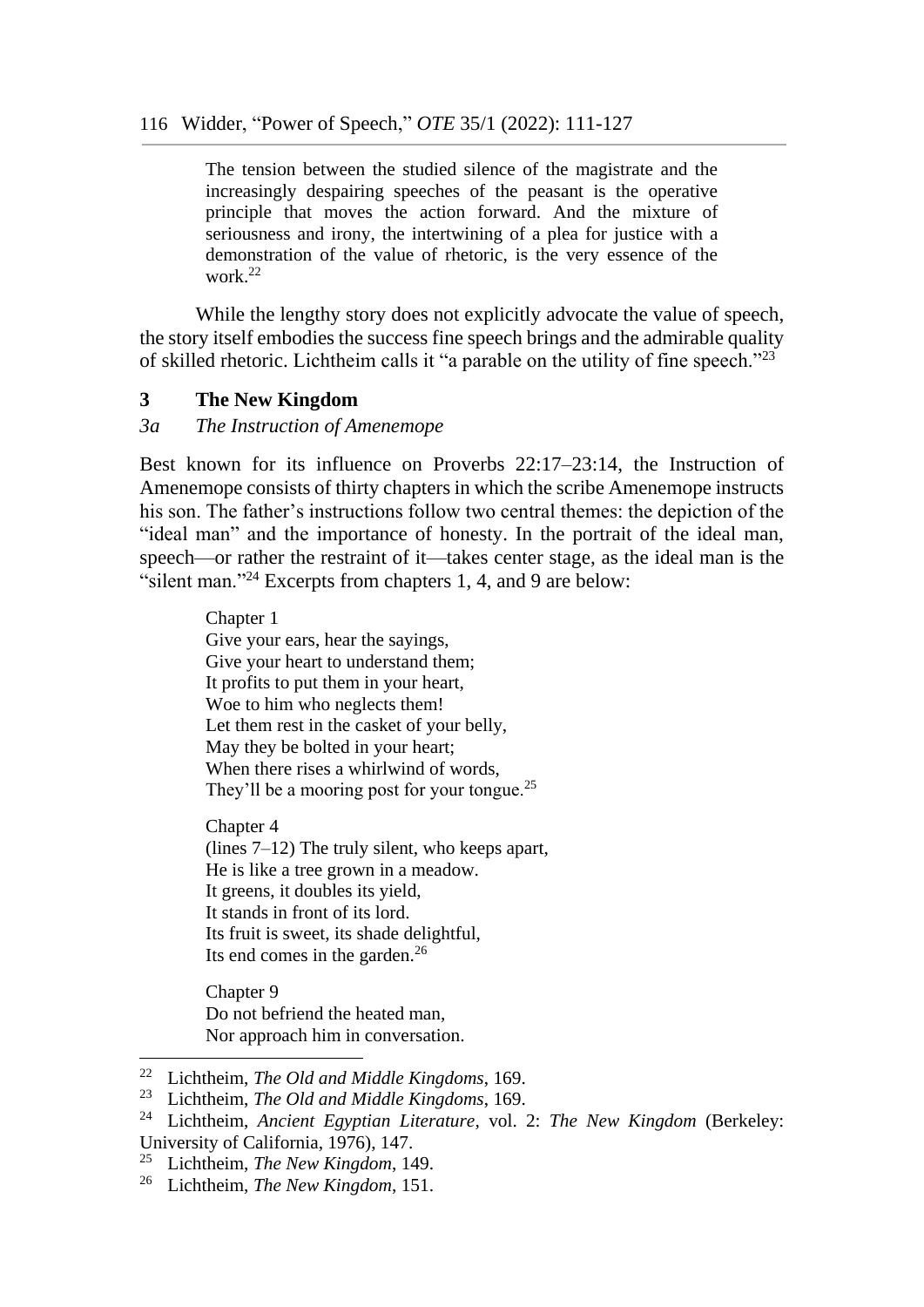Keep your tongue from answering your superior, And take care not to insult him. Let him not cast his speech to catch you, Nor give free reign to your answer. Converse with a man of your own measure, And take care not to offend him. (lines  $13-20$ )<sup>27</sup>

*3b The Instruction of Any*

In the Instruction of Any, the author writes as a father to his son, but he presents himself as a middle-class scribe writing for average people. This is a marked difference from earlier exemplars of the genre aimed at the aristocratic population. The topics Any addresses and the values he espouses apply to the common man: marriage, piety, self-control, and compassion, to name a few. Also among his topics is the importance of speech. Any's instruction extols the soothing quality of sweet speech and alerts to the danger of foolish speech. Like others, he also praises silence and restraint:

> A rude answer brings a beating, Speak sweetly and you will be loved.<sup>28</sup>

Do not talk back to an angry superior, Let him have his way; Speak sweetly when he speaks sourly, It's the remedy that calms the heart.<sup>29</sup>

Do not enter the house of anyone, Until he admits you and greets you; Do not snoop around in his house, Let your eye observe in silence. Do not speak of him to another outside, Who was not with you; A great deadly crime  $\ldots$  30

A man may be ruined by his tongue, Beware and you will do well.<sup>31</sup>

From these and other writings, Fox abstracts five "canons" of ancient Egyptian rhetoric: silence, timing, restraint, fluency, and truthfulness.<sup>32</sup> These traits of fine speech are inseparable:

<sup>27</sup> Lichtheim, *The New Kingdom*, 153.

<sup>28</sup> Lichtheim, *The New Kingdom*, 140.

<sup>29</sup> Lichtheim, *The New Kingdom*, 143.

<sup>30</sup> Lichtheim, *The New Kingdom*, 136–37.

<sup>31</sup> Lichtheim, *The New Kingdom*, 140.

<sup>32</sup> Michael V. Fox, "Ancient Egyptian Rhetoric," *Rhetorica* 1 (1983), 9–22. Similar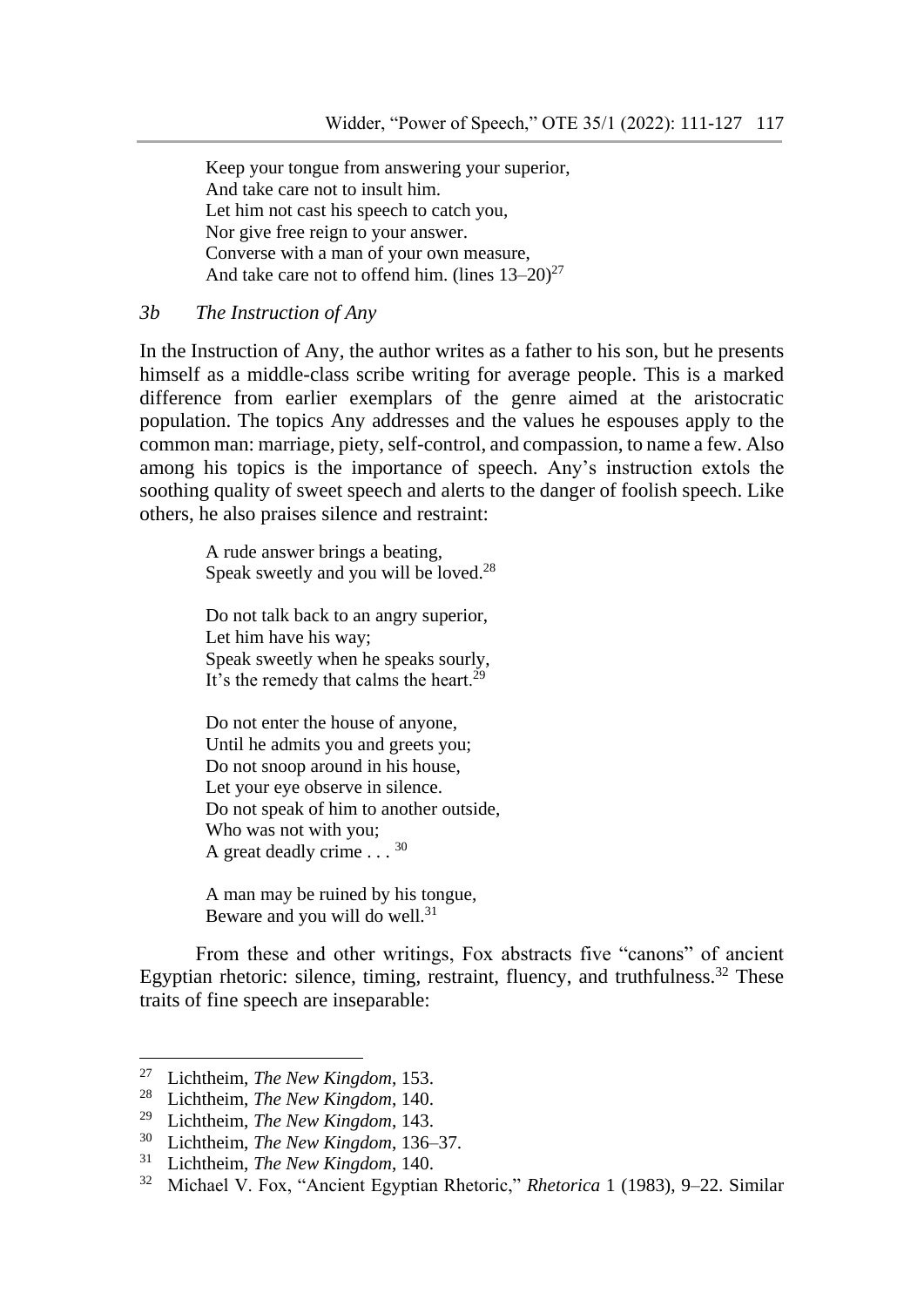Knowing the right moment for speech means waiting until then in silence; speaking fluently results from sincerity, the unity of tongue and heart. The need to restrain passionate words might seem to conflict with the requirement of honesty, but the teachers taught only that whatever you speak must be true, not that whatever is true must be spoken.<sup>33</sup>

#### **C SPEECH IN PROVERBS 10–29**

The wisdom sayings of Proverbs 10**–**29 evidence the same values for speech that Fox identifies in Egyptian Wisdom: silence and restraint (10:19; 11:12; 12:16; 17:22, 28; 21:23; 25:27; 29:11),<sup>34</sup> good timing (10:32; 12:18; 15:23; 16:24; 20:15; 25:11, 15), fluency (10:32; 11:9; 15:2; 16:21; 18:4; 22:11), and truthfulness (12:17; 13:17; 14:5; 22:21; 24:26). These qualities in speech benefit the speaker: he prospers (10:19), is rescued (11:9; 12:6), is considered honorable (25:27), finds favor with the king (16:13; 22:11), takes pleasure in his words and their results (15:23; 18:20), and protects himself (21:23). Proverbs also makes explicit the effect that wise speech has on others. Wise speech is a balm (12:18; 15:4), brings healing (13:17; 16:24), saves lives (14:25;), diffuses wrath and conflict (15:1; 15:18; 29:8), disperses knowledge (13:14; 15:7), honors a father (23:15–16), refreshes (25:13), offers timely correction (27:6; 28:23), and provides good counsel (27:9).

Likewise, the fool<sup>35</sup> reaps the fruit of his own speech and brings about

themes are found in Akkadian and Sumerian texts: "Hold your tongue, watch what you say (line 26). . . . Speak nothing slanderous (line 29). . . . Do not backbite, speak fair words (line 127). . . . Do not speak lightly, guard your speech. . . . Set your mind on restraining your speech (lines 131, 134)." Benjamin R. Foster, "Counsels of Wisdom," in *Before the Muses: An Anthology of Akkadian Literature*, 3<sup>rd</sup> ed. (Bethesda, MD: CDL, 1996), 412–14. Also, in Ahiqar: "Two things [which] are meet, and the third pleasing to Shamash: one who dr[inks] wine and gives it to drink, one who guards wisdom, and one who hears a word and does not tell. . . . [My s]on, ch[at]ter not overmuch so that thou speak out [every w]ord [that] comes to thy mind; for men's (eyes) and ears are everywhere (trained) u[pon] thy mouth. Beware lest it be [thy] *undoing*. More than all watchfulness, watch thy mouth." James B. Pritchard, ed., Ancient Near Eastern Texts: Relating to the Old Testament, 2<sup>nd</sup> ed. (Princeton: Princeton University Press), 428.

<sup>33</sup> Fox, "Ancient Egyptian Rhetoric," 18.

 $34$  For the different perspectives on silence in the rhetoric of the parental figures in Proverbs, see Catherine Petrany, "Fathers, Mothers, Sons, and Silence: Rhetorical Reconfigurations in Proverbs," *BTB* 50 (2020): 154–60, [https://doi.org/10.1177/0146107920934700.](https://doi.org/10.1177/0146107920934700) She argues that while the father advocates silence (as befitting ancient Near Eastern wisdom), the mother (the Queen Mother of Prov 31:1–9) calls her son Lemuel to speak, and especially on behalf of those unable to speak for themselves.

<sup>35</sup> Of the words for "fool" or "folly" in Proverbs (see Fox, *Proverbs 1*–*9,* 38–43), the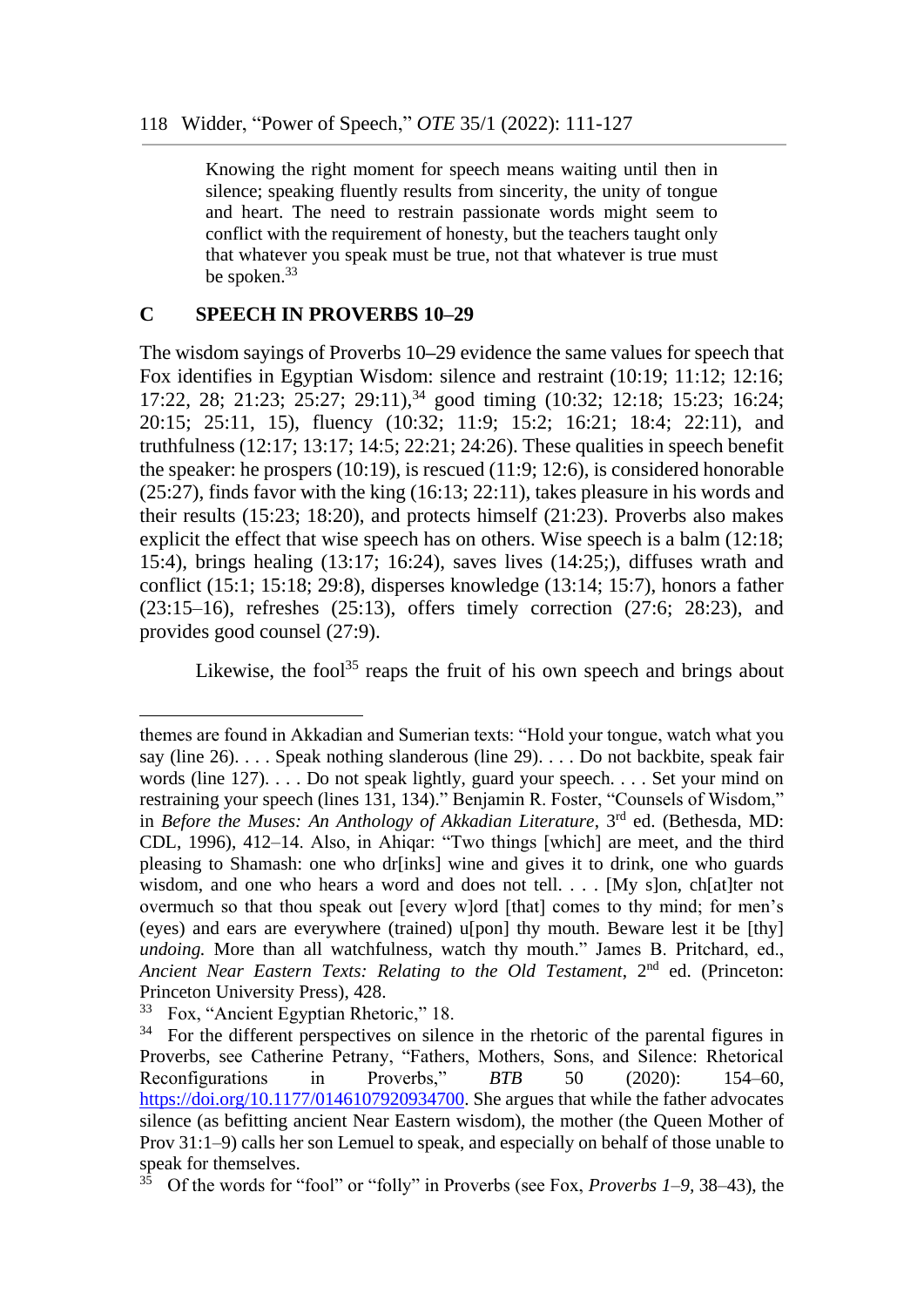negative consequences for others through his words: he is cast down (10:8), encounters ruin (10:14; 18:7; 26:27), is shamed and disgraced (13:5; 18:13), earns a bad reputation (25:10), and sets his own trap (13:3; 29:5<sup>36</sup>). The effects of his speech on others are hurtful at best and deadly at worst: it breaks the spirit (15:4), reveals secrets and slanders (11:13; 16:28; 18:8; 20:19; 26:20), separates friends (16:28; 17:9), stirs up anger and contention (15:1, 18; 18:6; 26:21), testifies falsely  $(12:17; 14:5, 25)$ , ruins a city  $(11:11; 29:8)$ , and entices to destruction (12:6; 16:29; 26:24–26; 29:5).

Such notions of consequences—both to the speaker and others—are not absent in Egyptian wisdom (note *Merikare* above); however, the book of Proverbs deals with these consequences extensively and explicitly. Egyptian wisdom handles them indirectly by focusing on the individual's success and his ethical stance of truth and self-control (ethos is the "ultimate rhetorical virtue"<sup>37</sup>). These values then determine the societal order:

Self-control was especially important to Egypt's strictly ordered hierarchical society, where the social order was considered divinely ordained and ideally static. In such order, the individual's chief duty was to bring himself into harmony with that order, certainly not to change it. The word for universal harmony is the same as that for truth and justice: *maʿat.* Thus beyond Egyptian rhetoric's goal of individual success lies a political purpose, the maintenance of social harmony. The virtues of restraint, stability and internal harmony that it cultivates in the individual will ideally be realized in the society as a whole.<sup>38</sup> Fox calls this maintenance of harmony in the social order the ultimate goal of Egyptian rhetoric.<sup>39</sup>

By comparison, W. McKane, in his study of language function and

<u>.</u>

two most commonly used in proverbs related to speech are "'stupid man") and אויל ("fool"), although more common are expressions including forms of שעׁר) e.g., 12:5–6; 15:28; 19:28) and רגן) 16:28 ;18:8 ;26:20, 22(. On account of his speech, the ילְּ וְּ א faces ruin (10:8, 10, 14); he is quarrelsome (20:3) and rejects discipline and counsel (12:15; 15:5). Proverbs has much more to say about the speech of the ילְּ סְּ כ) 10:18 ;12:23 ;13:16 ; 14:7; 15:2, 7; 18:2, 6, 7; 19:1; 26:7, 9; 29:11): he spouts folly and spreads slander; he is short-tempered and stirs up strife; he delights in revealing what is in his mind and, understandably then, does not spread knowledge. Like the 'אֱוֹיל, he despises wise words (23:9) and faces ruin (18:7).

 $^{36}$  יוֹרֵשׁ פּוֹרֵשׁ פּוֹרֵשׁ (הַחֲלִיק מַחֲלִיק עַל־רַעֲהוּ רֵישֵׁת פּוֹרֵשׁ עַל־פִּעַמַיו (A man who flatters his neighbor spreads a net for his feet"). Whether the flatterer is spreading a net for his own feet or for the feet of his neighbor is syntactically ambiguous.<br> $^{37}$  Fox "Ancient Equation Rhetoric" 18

<sup>37</sup> Fox, "Ancient Egyptian Rhetoric," 18.

<sup>38</sup> Fox, "Ancient Egyptian Rhetoric," 18.

<sup>39</sup> Fox, "Ancient Egyptian Rhetoric," 22.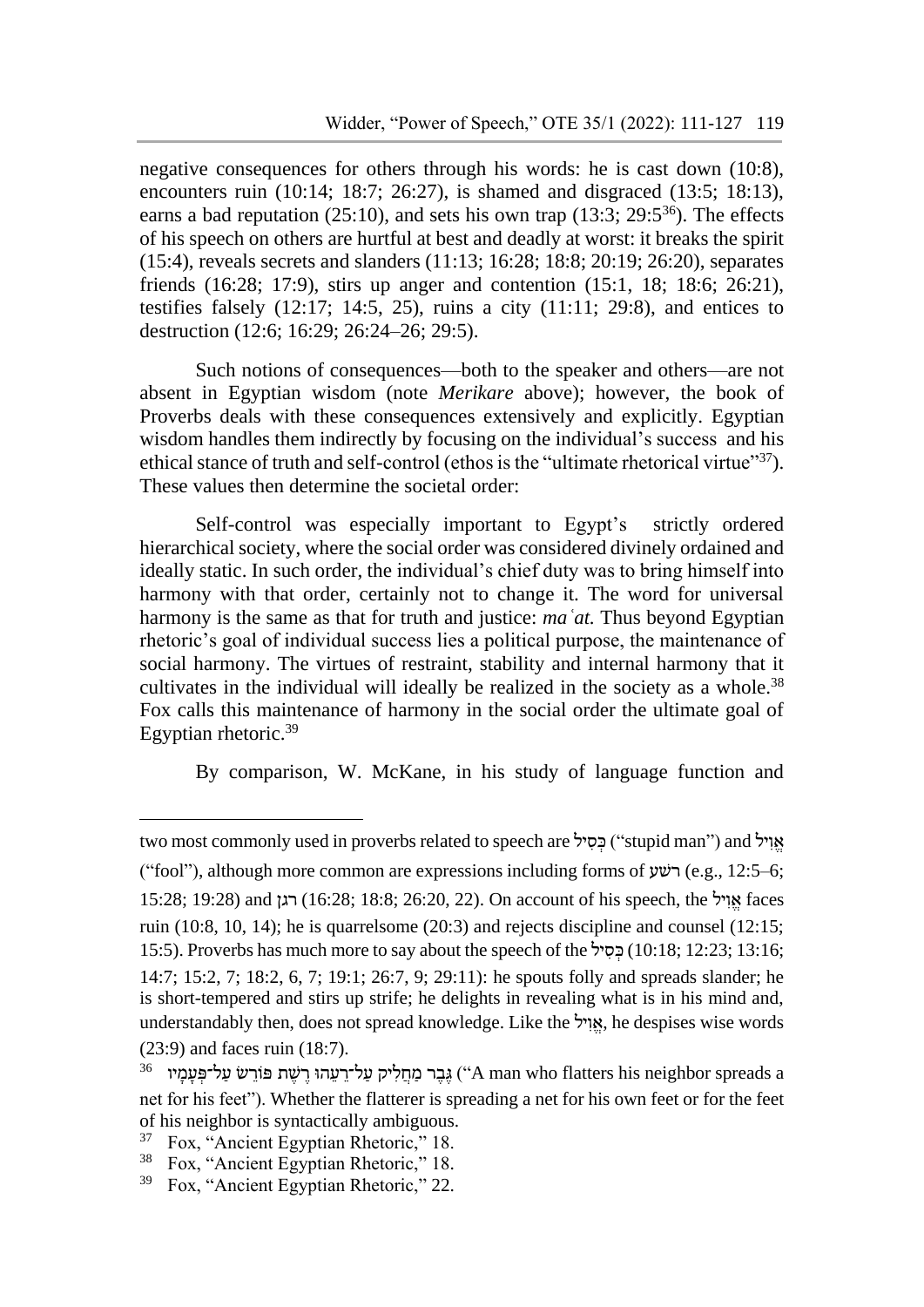discourse objectives in Proverbs 10–30, asserts that the authors of Proverbs

begin with the premise that the most important functions of words are social, that speaking is an important, perhaps the most important sphere of human activity, and that it serves the ends of communication, clarification and conciliation in interpersonal contexts.<sup>40</sup>

Given the accretional nature of wisdom and the literature it produced, McKane's notion of "authors" and their premises is overstated, but he nonetheless isolates an important aspect of speech in Proverbs: an individual's speech has direct effects on society's well-being. In Egyptian wisdom, an individual's speech determines his place in the order; societal harmony is maintained if everyone does his part. Proverbs nuances the power of speech differently by drawing attention to the consequences of words on others.

The wise harnesses the power of constructive speech through restrained and controlled, gentle speech. It is the speech of the fool that wreaks destruction, albeit often unintentionally (see n. 36 above). He is the loose canon whose tongue is always going off and whose mind is rarely, if ever, engaged. The destruction he brings on others (and himself) is like that of the clumsy oversized dog that knocks over everything in its path. But chapters 10–29 also present the speech of a man with evil intentions: he plans evil and tries to entrap others (12:6; 16:30; 24:2; 26:24–26; 29:5); he entices the unsuspecting to destruction (16:29); and he testifies falsely (12:17; 14:5, 25; 25:18).

Such potentially destructive speech, along with the voices of wisdom, dominates the rhetoric of Proverbs 1–9. The speeches of the characters in the lectures and the interludes of chapters 1–9 are less instructive *about* speech (as in chapters 10–29, where explicit instruction about good speech is given) than they are illustrative of its power, which serves as a vehicle for one of the most fundamental messages of the chapters: Wisdom begins with astute listening. This message provides an essential requirement for reading the instructions that follow (chapters 10–29).

#### **D SPEECH IN PROVERBS 1–9**

The framework of the first nine chapters of Proverbs consists of ten father-toson lectures that, on the surface, do not appear to follow a logical progression or indicate an organizational principle. Fox calls the lectures "variations on a theme: how to withstand seduction," <sup>41</sup> while Pemberton argues for three distinct subgroups based on verbs of appeal.<sup>42</sup> Interspersed among the lectures are five

<sup>40</sup> McKane, "Function of Language," 166.

<sup>41</sup> Fox, *Proverbs 1*–*9,* 324.

<sup>&</sup>lt;sup>42</sup> Pemberton's subgroups are (1) calls to attention; (2) calls to remember; (3) warnings of the alien woman. "The Rhetoric of the Father in Proverbs 1–9," 68.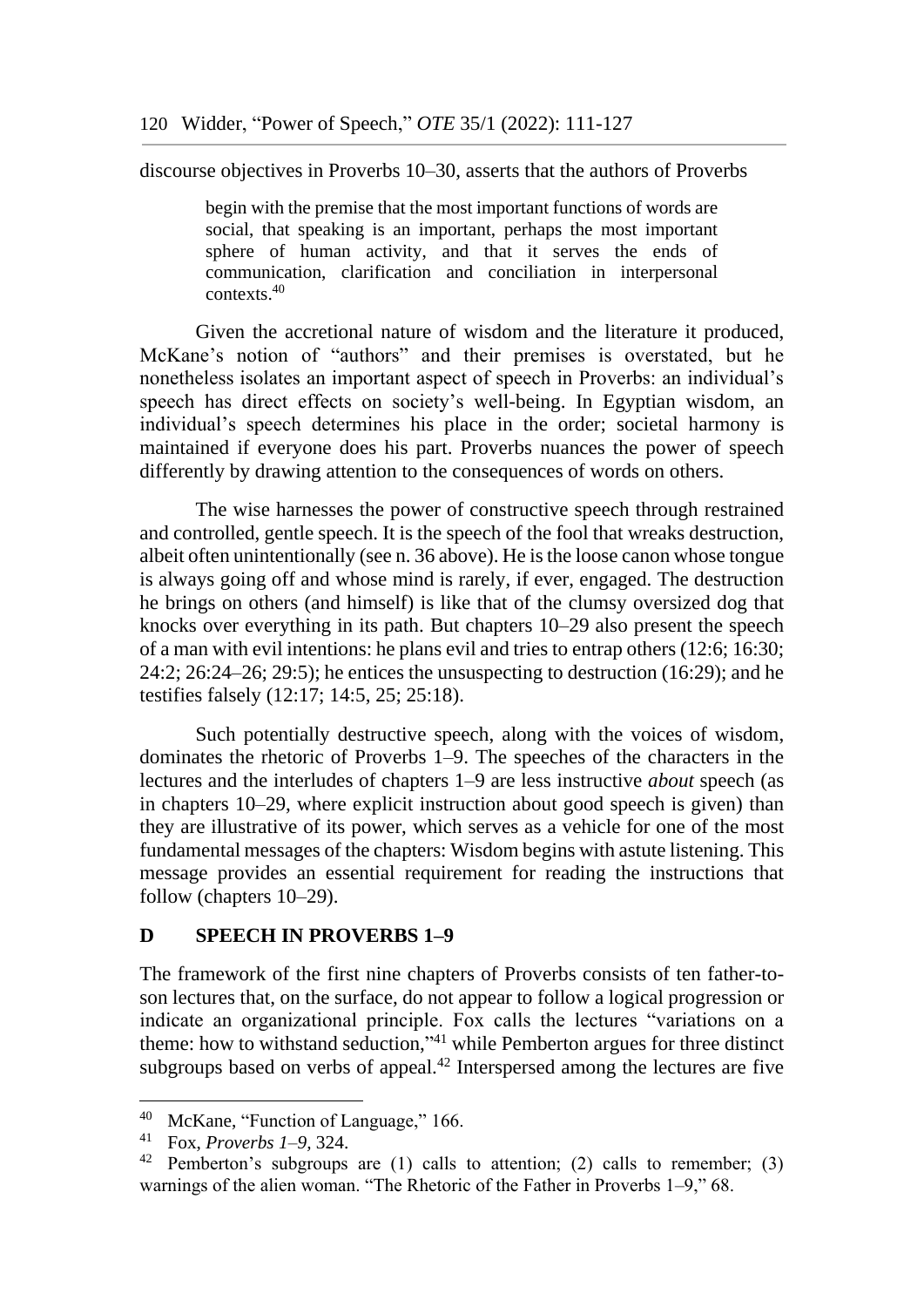interludes, four of which are "Wisdom Interludes", in which wisdom is personified in the character of Lady Wisdom.<sup>43</sup>

There is general agreement that chapters 1–9 are distinct from the rest of the book and that they consist of ten major units of thought, though some scholars differ in the details of the limits and speakers of each unit.<sup>44</sup>

- Lecture 1: Prov 1:8–19 (Avoid gangs)
- Lecture 2: Prov 2:1–22 (The path to wisdom)
- Lecture 3: Prov  $3:1-12$  (The wisdom of piety)
- Lecture 4: Prov 3:21–35 (The wisdom of honesty)
- Lecture 5: Prov 4:1–9 (Love wisdom; hate evil)
- Lecture 6: Prov 4:10–19 (The right path)
- Lecture 7: Prov 4:20–27 (The straight path)
- Lecture 8: Prov 5:1–23 (Another man's wife and one's own)
- Lecture 9: Prov 6:20–35 (Adultery kills)
- Lecture 10: Prov 7:1–27 (Beware the seductress)

The five "interludes" are as follows:

- Interlude A: Prov 1:20–33 (Wisdom's warning)
- Interlude B: Prov 3:13–20 (In praise of wisdom)
- *Interlude C: Prov 6:1–19*<sup>45</sup>
- Interlude D: Prov 8:1–36 (Wisdom's self-praise)
- Interlude E: Prov 9:1–18 (Two banquets)

While chapters 1–9 provide some direct instruction about speech similar to that of chapters  $10-29$   $(3:21-25; 4:24; 5:2; 6:12)$ , this instruction comprises only a small, even inconsequential, component of the larger role of speech in this section of Proverbs. In his lectures, the father creates two personae that are

<sup>&</sup>lt;sup>43</sup> Interlude C (6:1–19) is neither a lecture of the father nor of similar nature to the other interludes. Murphy calls it "interruptive" (*Proverbs*, 37), and Fox judges it to be "rather extraneous" and part of the latest stage of the book's redaction (*Proverbs 1*–*9*, 47 and 227). At any rate, it does not contribute to the development of speech as a topic a אֲדָם בִּלְיַעֲל אִישׁ אָוֵן הוֹלֵךְ עִקְּשׁוּת הֵּה 6:12, אֲדָם בִּלְיָעַל אִישׁ אָוֹן (A worthless man, a

wicked man, goes about with a crooked mouth"] and 6:17, which refers to לְשׁוֹן שַׁקֵר "a lying tongue"], it says nothing of speech), and thus is excluded from the ensuing discussion.

<sup>44</sup> Lindsay Wilson, *Proverbs* (Downers Grove, IL: InterVarsity Press, 2018), 11. Whybray was the first to identify ten lectures, what he called "instructions" (R. Norman Whybray, *Wisdom in Proverbs: The Concept of Wisdom in Proverbs 1–9* [Chatham: SCM Press, 1965]). The structure followed here is that of Fox, *Proverbs 1–9.* For slightly different arrangements and emphases, see Waltke, *The Book of Proverbs: Chapters 1*–*15*, 10–11, and Garrett, *Proverbs, Ecclesiastes, Song of Songs*, 63–64.

 $45$  See note 43.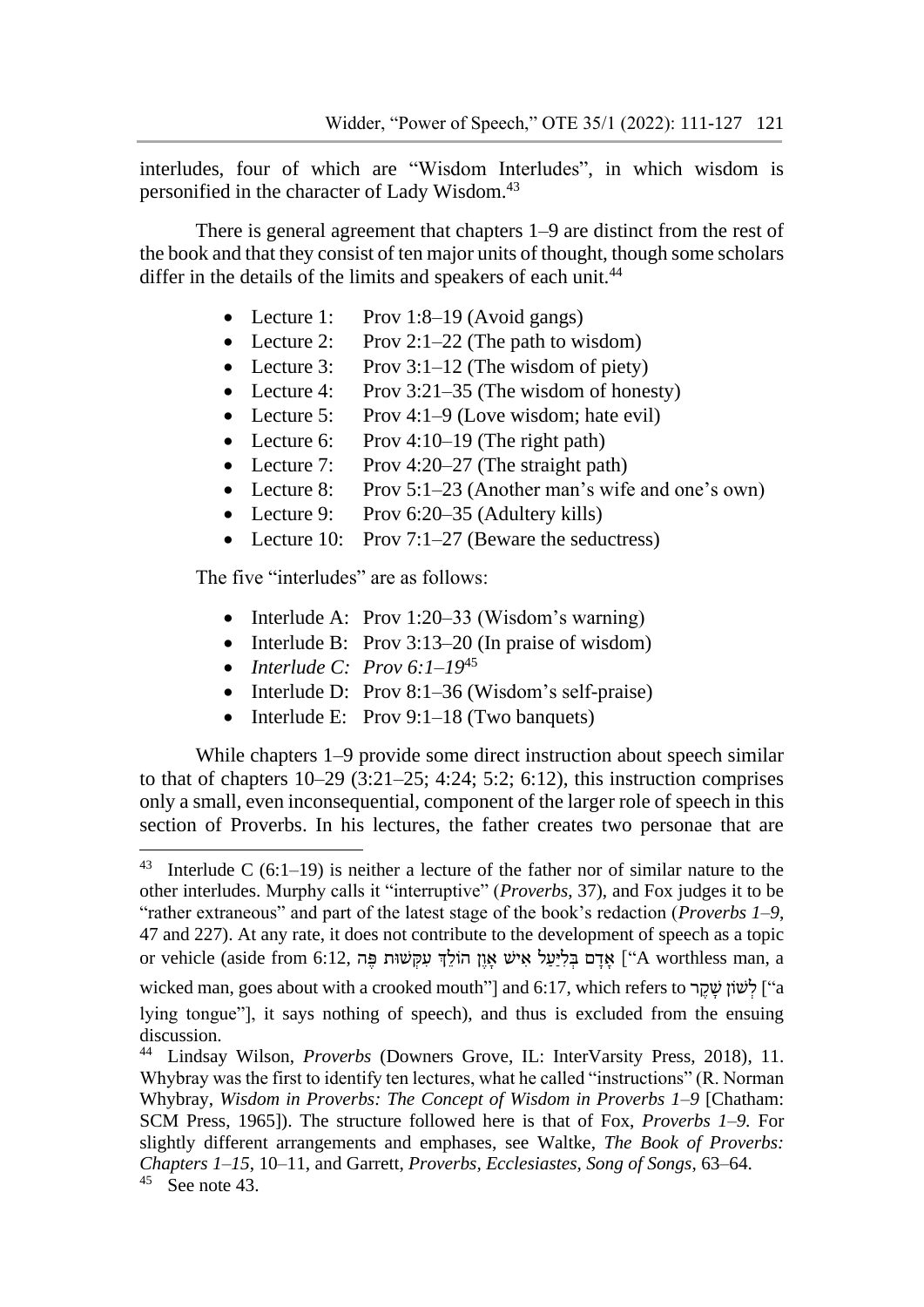antithetical to his persona: the gang (collective persona) and the seductress. The words of his persona, the wise man, are based on experience and verifiable facts.<sup>46</sup> He does not distort or twist his words to persuade. However, he shapes the words of the gang and the adulteress woman in the language of seduction, which erases the difference between values.<sup>47</sup> For his own persuasive purposes, the father has distilled his son's greatest temptations into the invitations of the gang and the seductress, and he has made speech the foremost vehicle of these temptations.<sup>48</sup> The fight for the heart of the son takes place on the battlefield of words. By means of the four interludes, the compilers of Proverbs 1–9 bring the voice of Lady Wisdom (and Lady Folly, 9:16–17) into the fray of competing voices.

In his second lecture, the father specifies that his instructions have a twofold purpose: to deliver (הציל (from the one who *speaks* perversity and from the strange woman whose *words* are smooth (2:12, 16). Through his scenarios of the gang's (perverse) speech and the seductress's (smooth) speech, the father brings to life the destructive nature of speech and tries to help his son see what he might miss in a real temptation.

### **1 Perverse Speech—The Gang**

As Fox notes, the opening verse of the scenario with the gang (1:10) looks like an exposition of 16:29: אֵישׁ חַמֲס יִפֵּתֶּה רֵעֲהוּ וְהוֹלִיכוֹ בְּדֵרֶךְ לֹא־טוֹב, "A violent man entices his neighbor and leads him in a way that is not good."<sup>49</sup> The gang invites the *peti* to join them in violence against an innocent man. They urge him to throw in his lot with them, and they will all get rich. Two items of particular interest characterize this speech. First, the father reveals the true attitude behind the gang's action by "implant(ing) a moral evaluation of the act in the evildoers' own words, thereby making them at once expose their perverted values and

<sup>&</sup>lt;sup>46</sup> "Le sage a pour lui l'expérience: ses conclusions se sont maintes fois vérifiées" (Jean-Noël Aletti, "Séduction et Parole en Proverbs I–IX," *VT* 27 [1977]: 135–36). Aletti's analysis of seductive speech in Prov 1–9 also focuses on the divine source of wisdom in contrast with the "simplement humaine" speech of the adulterous woman; he considers this key to the inclusion of Prov 8 in the collection of chapters 1–9. His study focuses on the structure of chapters 1–9 in conjunction with the nature of seduction; while my study draws heavily on his conclusions about seductive speech, I also consider how the use of speech as a vehicle in chapters 1–9 rhetorically shapes one's reading of chapters 10–29.

<sup>&</sup>lt;sup>47</sup> "... les discours des méchants et de la femme adultère sont ceux de la séduction, ceux où la différence entre les valeurs est gommée . . ." (Aletti, "Séduction et Parole," 130).

<sup>48</sup> "Le savoir-faire est celui de la parole, la séduction s'opère par le dire" (Aletti, "Séduction et Parole, 129). Aletti is specifically referring to the speech of the seductress in this statement, but the application extends to the gang in his argument.

<sup>49</sup> Fox, *Proverbs 1*–*9,* 85.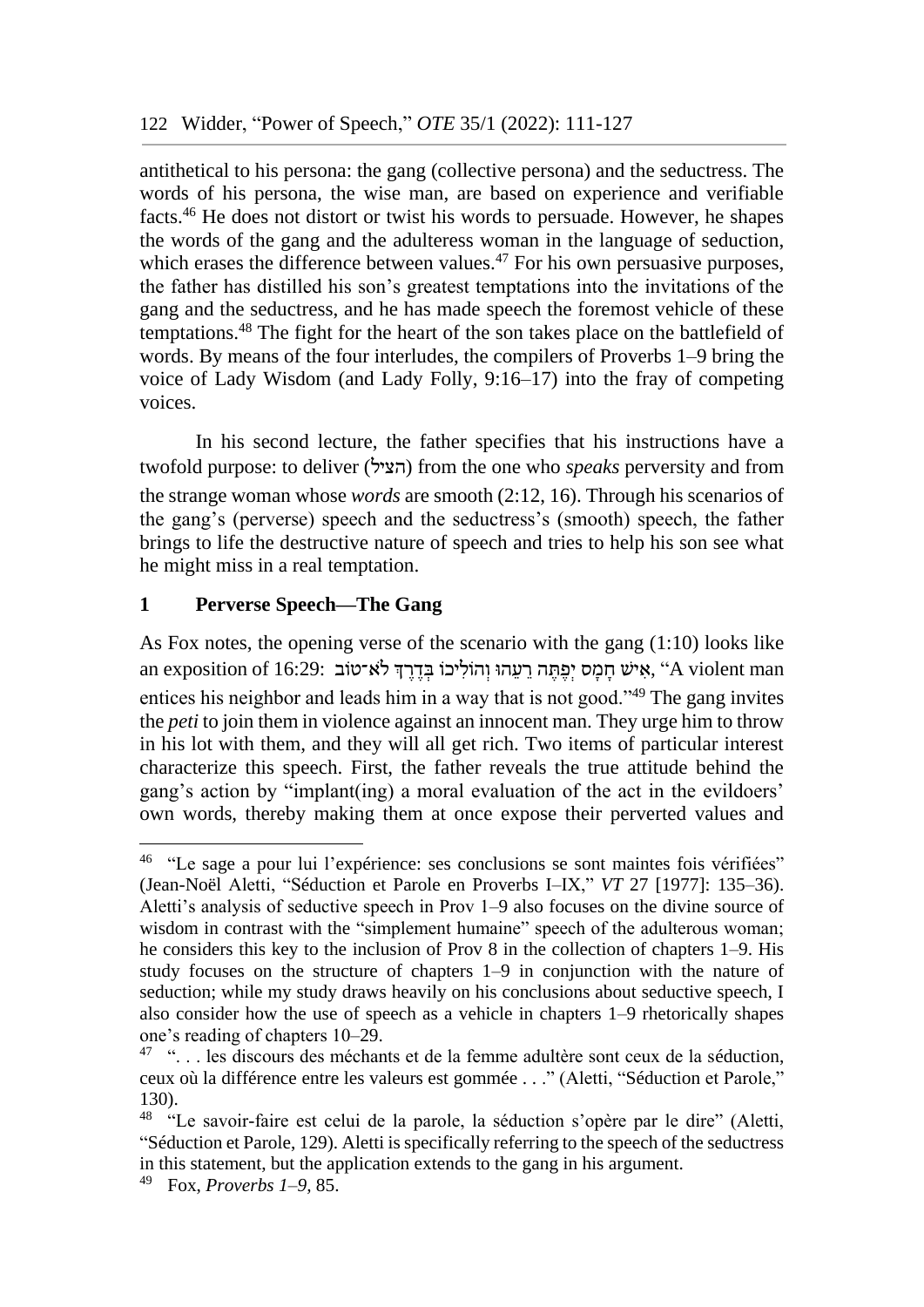condemn their acts by their own mouths."<sup>50</sup> A real gang would not describe their behaviour as gratuitous ambushing of innocent blood, but by putting these words in their mouths, the father exposes the truth and, in so doing, "destroy[s] the ethos of the opponent [and] makes exclusive use of the pathos of fear." 51 Secondly, as Aletti notes, the gang promises a shortcut to the prosperity of the wise path by mimicking the words of the wise:<sup>52</sup> The gang promises houses filled with spoil (נְמַלֵּא בְתֵּינוּ שַׁלַל, 1:13), much like the father speaks of barns filled with plenty (וְיִמְּלְאוּ אֲסְמֶיךָ שָׂבָע), 3:10). The destructive power of speech lies in its promise of easy gain.

### **2 Smooth Speech—The Seductress**

In his portrayal of an encounter with the seductress, the father uses her speech to make vivid the dangers lurking behind the smoothness and sweetness of her words. Four different times in the lectures, the father characterizes the seductress's speech as "smooth" (and "smoother than oil," חלק ;2:16 ;5:3b; 6:24 [הְּ קְּ לְּ ח ;[7:5, 21 (and dripping honey (5:3a), but only once does he give the *peti* a taste of it by putting words in her mouth (chapter 7). When she enters the scene, little attention is given to her appearance (just שית זוֹנה, "garment of a prostitute," 7:10); the seduction takes place through her words. First, she tells the *peti* that she has food at home, and then with a threefold increase in intensity, she appeals to the human desire to be special, to be sought: יַצָּאתִי לְקְרָאתֵךְ לְשָׁחֵר פַּנֵיךְ וַאֲמְצָאֵךְ "I came out to meet you, to look for you, and I have found you!" (7:15). Having captured his attention, she creates "an air of sumptuous indulgence"<sup>53</sup> by describing the extravagance spread on her bed—fine linens and spices. After boldly inviting him to have sex, she provides just the safety net he needs to plunge ahead: Her husband is far away, and they will not be caught. Aletti notes the subversive nature of these words and says that the seduction does not rest on the object of pleasure (note that the gang's seduction rests on the object of "pleasure," or gain), but on the evaluation of the consequences, namely, there will not be any.<sup>54</sup> In this scenario, the destructive power of speech lies in its promise of no adverse consequences.

When the seductress's speech ends, the father resumes his speech and tells the rest of the story: her words are successful. Their sweetness and their

 $50$  Fox, *Proverbs 1–9*, 86.<br> $51$  Pemberton "The Photo"

<sup>51</sup> Pemberton, "The Rhetoric of the Father in Proverbs 1–9," 71.

 $52$  "Ce qu'il propose est tout simplement la tentation dont le maître veut détourner l'élève: croire qu'on peut trouver bonheur et prospérité autrement que par l'apprentissage de la sagesse" (Aletti, "Séduction et Parole," 137).

<sup>53</sup> Fox, *Proverbs 1–9*, 247.

<sup>54</sup> "La séduction ne porte donc pas sur l'objet de plaisir mais sur l'évaluation des conséquences" (Aletti, "Séduction et Parole," 135).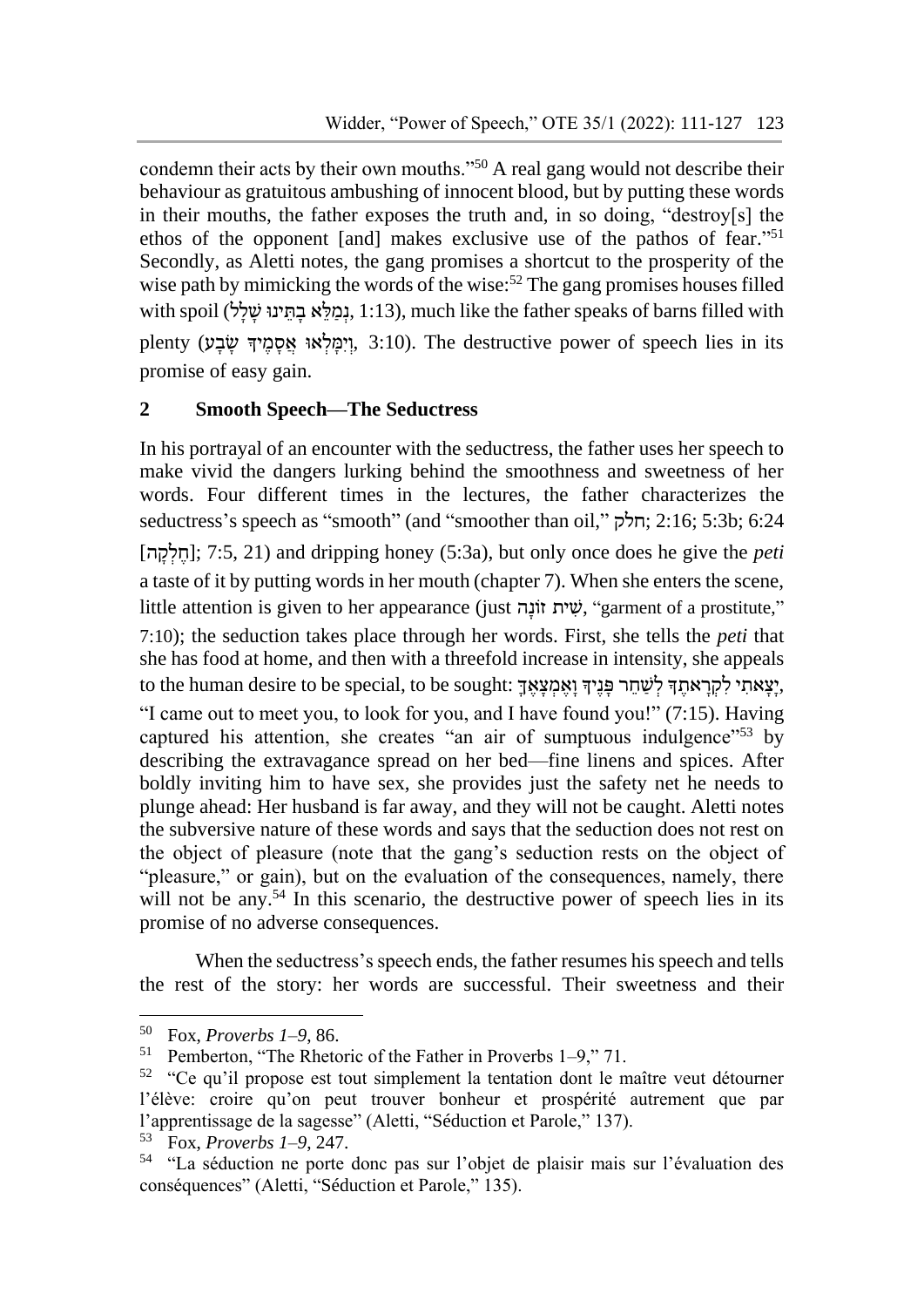smoothness persuade the *peti* (cf. to the power of *positive* persuasion through sweet words in 16:21–24). She entices (H, נטה) him with her teaching (לקח). Using language common to the lectures, the father reinforces the subtlety and perversion of her words: נטה is used six other times by the father as he urges his son to listen or to keep from the wrong path  $(2:2; 4:5, 20, 27; 5:1, 13);$  לְקָח appears three other times in the father's lectures, referring to the instruction the *peti* should be following (1:3, 5; 4:2). In other lectures, the father has spelled out the disaster awaiting the one who falls to the strange woman (Sheol, 2:18–19; ruin, 5:4–5, 8–14, 22–23; vengeance of the husband, 6:26–35), and again here, the father pointedly reveals the consequences veiled by the seductress's words: her house leads to destruction and Sheol; the *peti* pays for his pleasure with his life (7:22–27).

Aletti highlights the use of familiar symbols and "appropriate" words throughout the seductress's speech (as in the gang's speech, noted above); it is the context and manner in which the words are used that create the seduction and thus, the danger. The offering of the woman's vows becomes a matter of alluring the *peti* rather than "turning the glance of God by smoke";<sup>55</sup> her invitation to indulge in love would be entirely fitting if spoken to her husband, but he is far away. "La femme adultère parle *comme* une véritable épouse," but the topsy-turvy context makes her words subversive and destructive to the very fiber of community well being.<sup>56</sup> Aletti argues that the words of both the seductress and the gang represent perversions of language in that they employ the same expressions as "true speech," but do so with intent to mislead.<sup>57</sup>

Insofar as the *peti* is concerned, the problem lies not in the words themselves as he has no control over them. The issue is whether he will evaluate the competing voices he hears and choose wisely. The *peti* is not made captive by charm or violence, but by words. And whether he matures into a wise man or is reduced to an idiot is determined by whether he takes the time to distinguish the truth and falsity in competing discourses.<sup>58</sup>

### **3 The Speech of Lady Wisdom and Lady Folly**

Lady Wisdom represents yet another voice for the *peti* to hear. Three of the four interludes include speeches by Lady Wisdom (A, D, E), and to a great extent,

<sup>55</sup> Aletti, "Séduction et Parole," 135.

<sup>&</sup>lt;sup>56</sup> Aletti, "Séduction et Parole," 134–35, 139.<br> $\frac{57}{2}$  Aletti "Séduction et Parole," 140

Aletti, "Séduction et Parole," 140.

<sup>58</sup> "Le séduction vient de la parole humaine, non des choses elles-mêmes. Nous ne sommes donc pas rendus irrémédiablement captifs du charme ou de la violence. . . . L'idiot est justement celui qui ne sait ni ne veut prendre du temps pour discerner, dans le discours d'autrui, le vrai du faux" (Aletti, "Séduction et Parole," 140).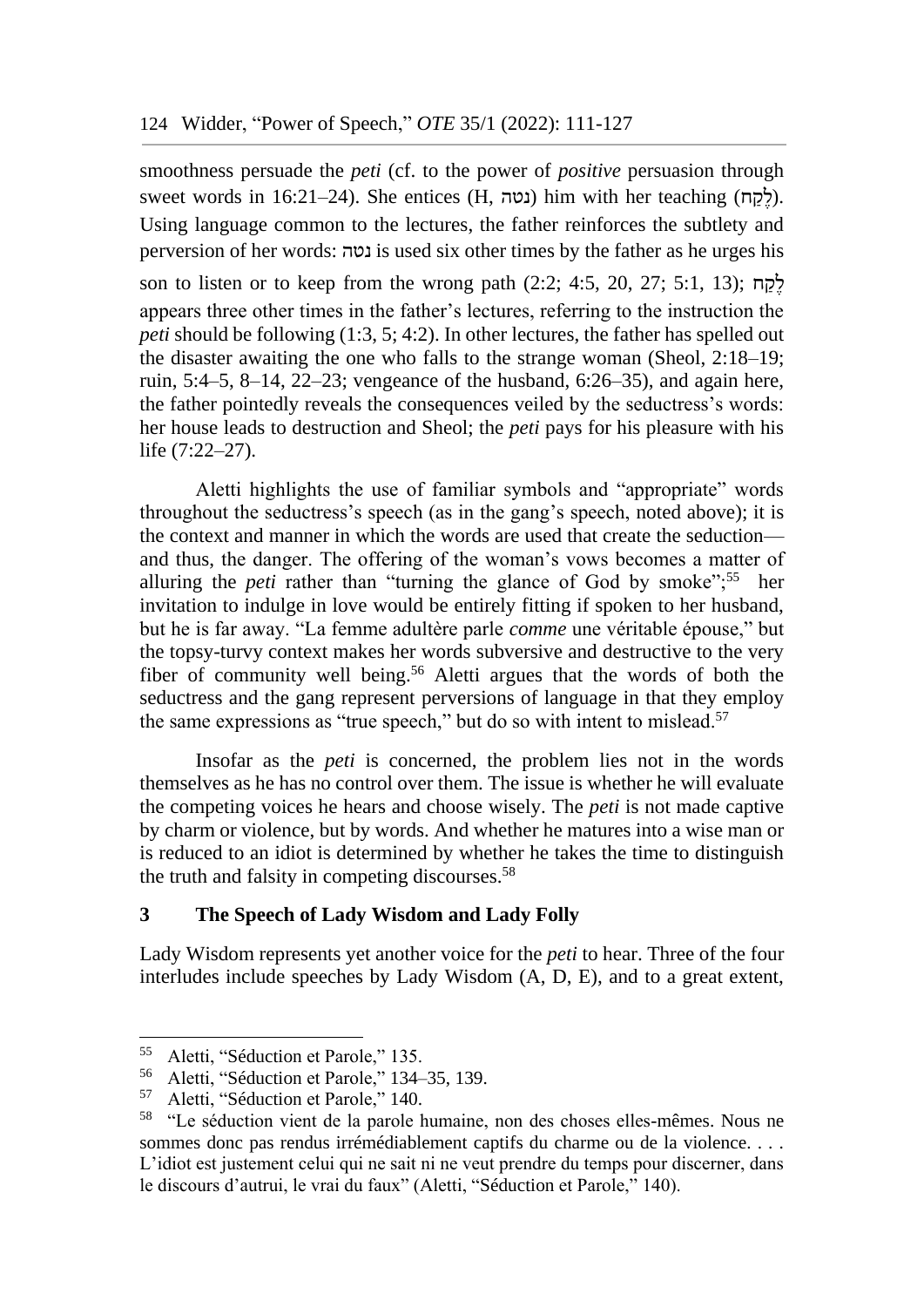their vocabulary of Wisdom's activity and their venues echo one another:

- $\rm A:$  חַכְּמוֹת בַּחוּץ תַּרֹנַּה בַּרְחֹבוֹת תְּתֵן קוֹלַה  $(1:20)$ Wisdom in the street cries out; in the squares she raises her voice.
- $D:$  הַלֹּא־חַכְמַה תְקָרַא וּתְבוּנַה תְּתֵּן קוֹלַה  $(8:1)$ Does not Wisdom call out, and [does not] Understanding raise her voice?
- $\rm A:$  בְּרְּא $\rm w$  הֹמְיּוֹת תְּקְרַא בְּפְתְחֵי שְׁעַרִים בְּעִים אֲמַרֵיהַ תֹּאמֶר  $\rm (1:21)$ At the head of busy streets she calls; at the entrance of the city gates she speaks her words.
- D: בְּרֹא<sup>ָ</sup>שׁ־מְרֹוֹמִים עֲלֵי־דַרֵךְ בֵּית נְתְיִבוֹת נְצָבָה  $(8:2)$ At the top of the heights along the way, at the crossroads she takes her stand.
- $\rm E:$ וֹש הָּנָה הְּנָה הָפָת יִחֲר־לֵב בְּנוֹתְּי מִי־פָּת וְּיִפְּי מְּלֹמֵי הִמְרָּא מַל־גַּפֵּי מְרֹמֵי  $(9:3-4)$  אָמְרָה לוֹ She sent out her servant girls; she calls at the highest places of the town; "Whoever is simple, turn in here! Whoever lacks sense, I say to him…"

Interlude A introduces the character of Lady Wisdom. She speaks and makes herself available to whomever will come, warning of dire consequences should they ignore her voice. On the heels of the gang's enticement, this interlude's description of those who reject Wisdom could be readily understood as the gang and, by inference, of the way the *peti* should go. In Interlude D, Wisdom praises her words and the effect they will have on those who embrace them. Unlike the seductress and the gang, she speaks candidly, uprightly, and truthfully; her words can be trusted, and the benefits of following them exceed silver and fine gold.

Interlude E sets Lady Folly beside Lady Wisdom as both issue invitations to their banquet tables. The description of Lady Folly is reminiscent of the seductress in chapter 7 (הְמִיּה, "(she is) loud;" she sits near her house instead of wandering from it), but unlike the seductress, her words are hardly smooth and dripping with honey. Instead, she is herself פתיות ("ignorant"), like those she summons using the same words as Lady Wisdom: מי־פתי יסר הנה וחסר־לב וֹאֲמְרָה לוֹ (9:16; cf. 9:4). Knowing which Lady to listen to has to be determined by evaluating the rest of their speeches. Lady Wisdom invites the *peti* to eat her bread and drink her wine, and she calls him to gain wisdom and its rewards. Lady Folly can only extol the sweetness of stolen bread and water. Lady Folly is no seductress, but simply an obvious and cheap imitation of Lady Wisdom.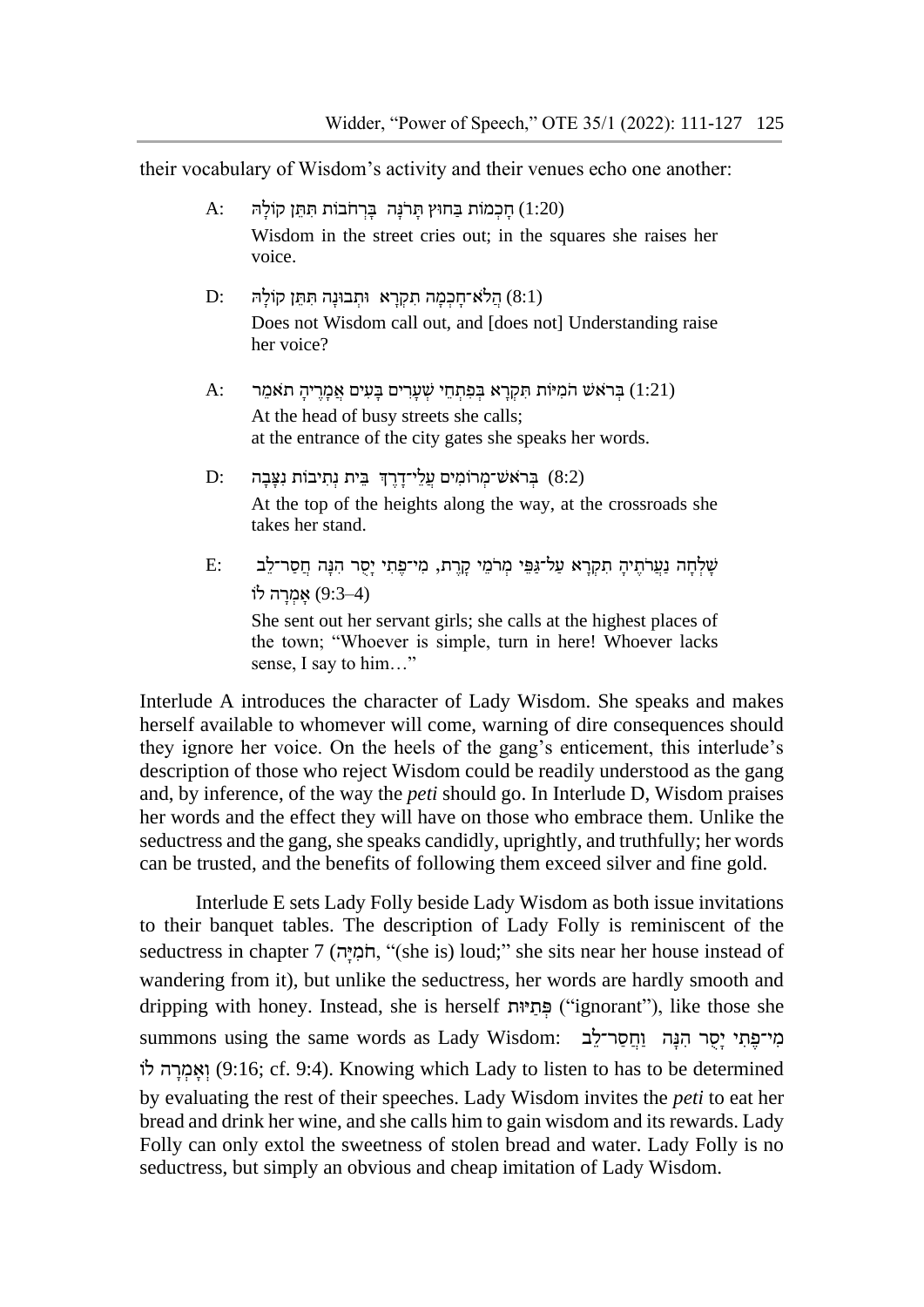#### **E CONCLUSION**

Proverbs 10–29 deal with the idea of speech much as Egyptian wisdom does, but these chapters give greater attention to the direct effects speech can have on others. The treatment of speech in chapters 1–9 differs in that the focus is not instruction *about* speech; rather these chapters put speech on the lips of competing voices to use it as the vehicle for portraying one of the fundamental traits of a *peti-*in-training: he must be a discerning listener. The destructive speech of the gang hinges on the idea that prosperity can be gained apart from wisdom, and the speech of the seductress on the idea that adverse consequences can be avoided. In contrast, the words of the father call for a pursuit of wisdom. The father's words are said to be life and healing, and listening to them protects one from the seduction of perverse and/or smooth speech. The words of Lady Wisdom are true and trustworthy, upright and beneficent. The *peti* who avoids destruction and reaps the benefits of wisdom will do so because he can carefully sort out the competing voices, evaluate them, and choose the right path.

By prefacing the instructions of Proverbs 10–29 with this rhetorical message of Proverbs 1–9, the compilers of the book subtly establish a requirement for reading the instructions in the rest of the book. Wisdom will only come by listening, discerning, and choosing thoughtfully.

#### **H BIBLIOGRAPHY**

- Aletti, J. N. "Séduction et Parole en Proverbs I–IX." *Vetus Testamentum* 27 (1977): 129–44.
- Brown, William P. "The Didactic Power of Metaphor in the Aphoristic Sayings of Proverbs." *Journal for the Study of the Old Testament* 29.2 (2004): 133–54. [https://doi.org/10.1177/030908920402900202](https://doi.org/10.1177%2F030908920402900202)
- Foster, Benjamin R. "Counsels of Wisdom." Pages 412–14 in *Before the Muses: An*  Anthology of Akkadian Literature. 3<sup>rd</sup> ed. Bethesda, MD: CDL, 1996.
- Fox, Michael V. "Ancient Egyptian Rhetoric." *Rhetorica* 1 (1983): 9–22.
	- \_\_\_\_\_\_. *Proverbs 1–9: A New Translation with Introduction and Commentary.* AB 18A. New York: Doubleday, 2000.
		- \_\_\_\_\_\_. *Proverbs 10–29: A New Translation with Introduction and Commentary.* AB 18B. New Haven: Yale University Press, 2009.
- Garrett, Duane A. *Proverbs, Ecclesiastes, Song of Songs*. NAC 14. Nashville: Broadman, 1993.
- Longman, Tremper III. *Proverbs*. BCOTWP. Grand Rapids: Baker Academic, 2006.
- Lichtheim, Miriam. *Ancient Egyptian Literature.* 3 vols. Berkeley: University of California, 1973–1980.
- McKane, William. "Functions of Language and Objectives of Discourse according to Proverbs 10–30." Pages 166–85 in *La Sagesse de l'Ancien Testament.* Edited by M. Gilbert. Bibliotheca Ephemeridum Theologicarum Lovaniensium 51. Leuven: University Press, 1979.
- Murphy, Roland E. *Proverbs.* Word Biblical Commentary 22. Nashville: Thomas Nelson, 1998.